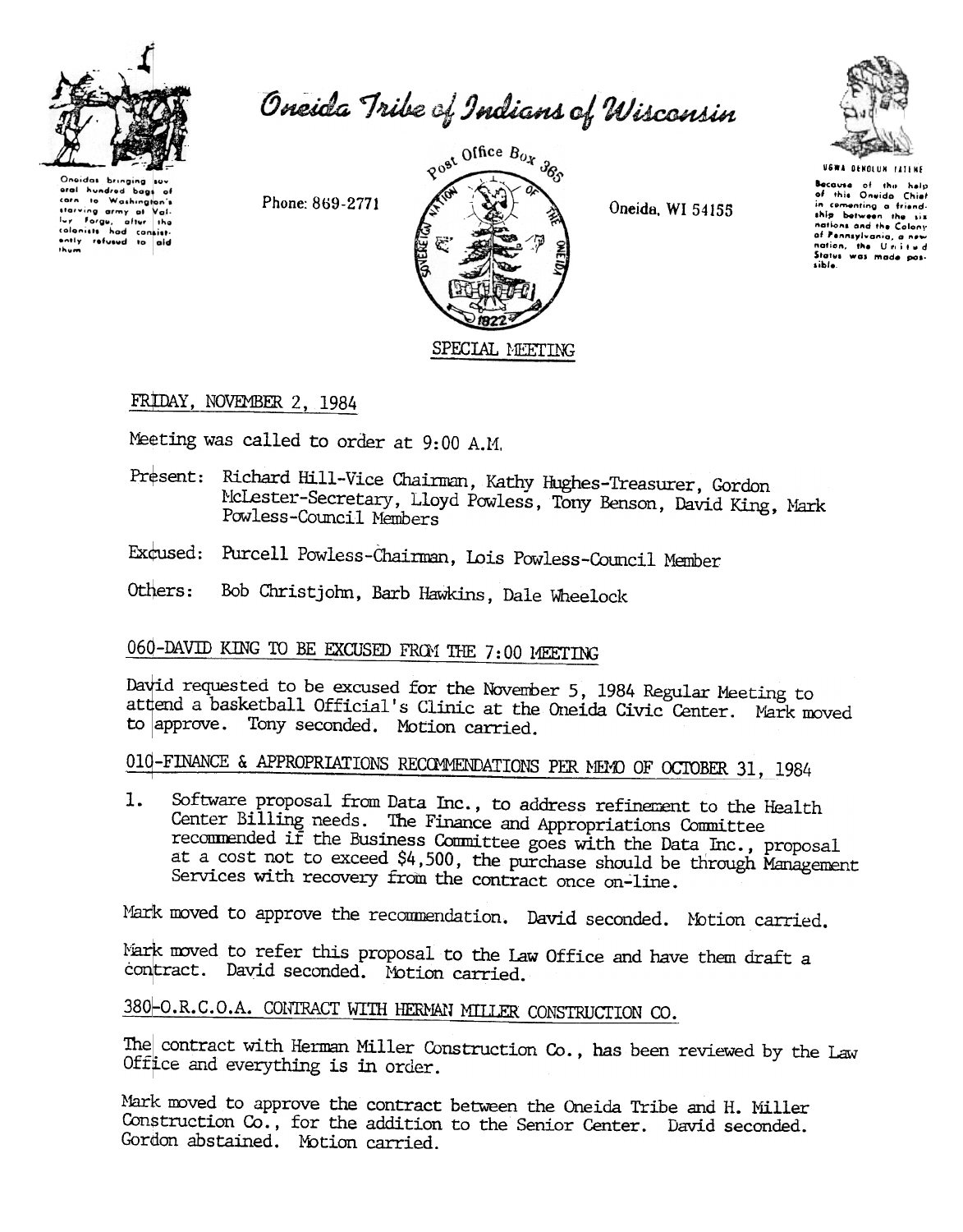Oneida Tribe of Indians of Wisconsin Special Meeting - November 2, 1984 Page 2

### ONEIDA SENIOR CENTER AND BILL DANFORTH CONSTRUCTION CONTRACT

This contract has been reviewed by the law Office and everything is in order.

Kathy moved to approve the contract between the Oneida Tribe and Bill Danforth Construction to do the septic system for the Senior Center. David seconded. Gordon abstained. Motion carried.

# 060-TICKETS FOR THE GERALDINE FERRARO PRESENTATION - Loretta Metoxen

Loretta was able to get 200 tickets for the Ferraro presentation at South West High School for November 3, 1984 at 11:30 A.M. These tickets will get seats closer to the podium and they will be on a first come basis. There will be two barmers in the South West High Gym: "First Americans for Mondale/Farraro" and "Oneidas Welcome Geraldine". A special election edition will be sent out in todays mail.

# MINUTES FROM THE WEST DEPERE PAC OF OCTOBER 26, 1984

The Business Committee requested documentation of the request by West DePere PAC to rent Frank Cornelius' trailer for the programs they intend to start.

Lloyd presented the minutes of October 26, 1984 which states that the Parent Committee has inquired for room rental at the Norbert Hill Center and the Civic Center and found nothing suitable or available for the programs the Parent Committee would like to start and this is why they need approval to rent the trailer. The letter was signed by Carol J. Cornelius, Chairperson of West DePere Parent Committee.

After discussion, Lloyd moved to approve the request to rent the trailer. Kathy seconded. Mark opposed. Motion carried.

The Law Office will develop the rental contract and bring it back for the Business Committee's approval on November 6, 1984.

## VACATION REQUEST FOR BOB ARCHIQUETTE

Bob requested vacation time for a half day on November 2, 1984 and a whole day on November 5, 1984. Kathy moved to approve. Lloyd seconded. Motion carried.

#### 310-PERSONNEL RECOMMENDATION - Dale Wheelock

- General Manager Position

This position will oversee all Tribal operations. . Mark moved to approve to the General Manager Position and the job description to be posted out. Lloyd seconded. Tony opposed. Motion carried.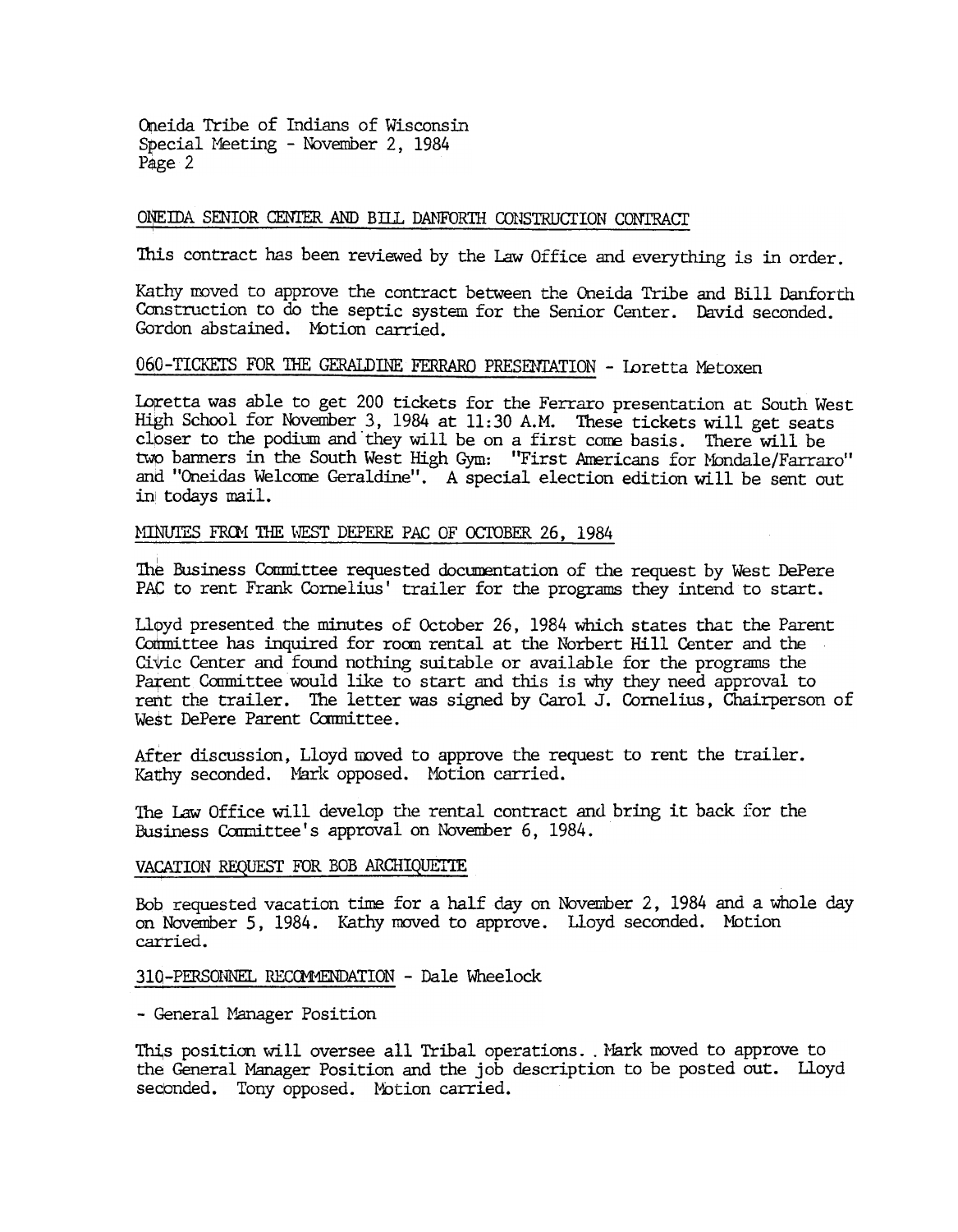Oneida Tribe of Indians of Wisconsin Splecial Meeting - November 2, 1984 Page 3

## PERSONNEL RECOMMENDATION (CONTINUED)

General Manager Position (Continued)

Mark moved to approve a procedural exception on this position. The Policy  $\&$ Procedures state after 5 days posting internal interviewing will be done. With this procedural exception, the internal and external interviewing will be done at the same time. Kathy seconded. Motion carried.

## HIRING/INFORMATION

Early Childhood Teacher Assistant - Grade 5 (Minimum) - Joanne Thundercloud.

Request approval of a new position - Printer's Helper - Grade  $6/2$  \$4.99/hr. This person will work in the Printing Office; responsible to the Production Manager. The second procedural exception is to fill this position with David Cannon.

The reason for the request of a new position in the Printing Department is to facilitate the increase of production operations. This position would involve an on-the-job training program for 6 nonths from JTPA.

The Personnel Office requested a procedural exception for David Cannon who was layed off due to work reduction on October 1, 1984. It is the Oneida Tribe's  $int$ ent to utilize layed off personnel when ever possible. Dave is eligible for JTPA Training. It is also requested to give retroactive approval to October 12, 1984 due to work demands of the Printing Department as well as the Enterprise Administrator, the necessary paperwork involving this recommendation was delayed.

Kathy moved to approve the requests of the Personnel Office for the Printing Department with the stipulation that there be no further expansion of the Printing Department to be done until the Business Committee receives a full report on the planned activities of the operation. Dave and Mark abstained. Tony opposed. Mbtion carried.

## RECOMMENDATION FOR A NEW POSITION IN THE RECREATION DEPARTMENT

Recreational Helper (Part-Time) 20 hrs/wk; all nights; Grade  $2 - $3.83/hr$ .

Lloyd moved to approve the recommendation and a valid Wisconsin Chauffeur's Drivers License be added to the qualifications. Tony seconded. Motion carried.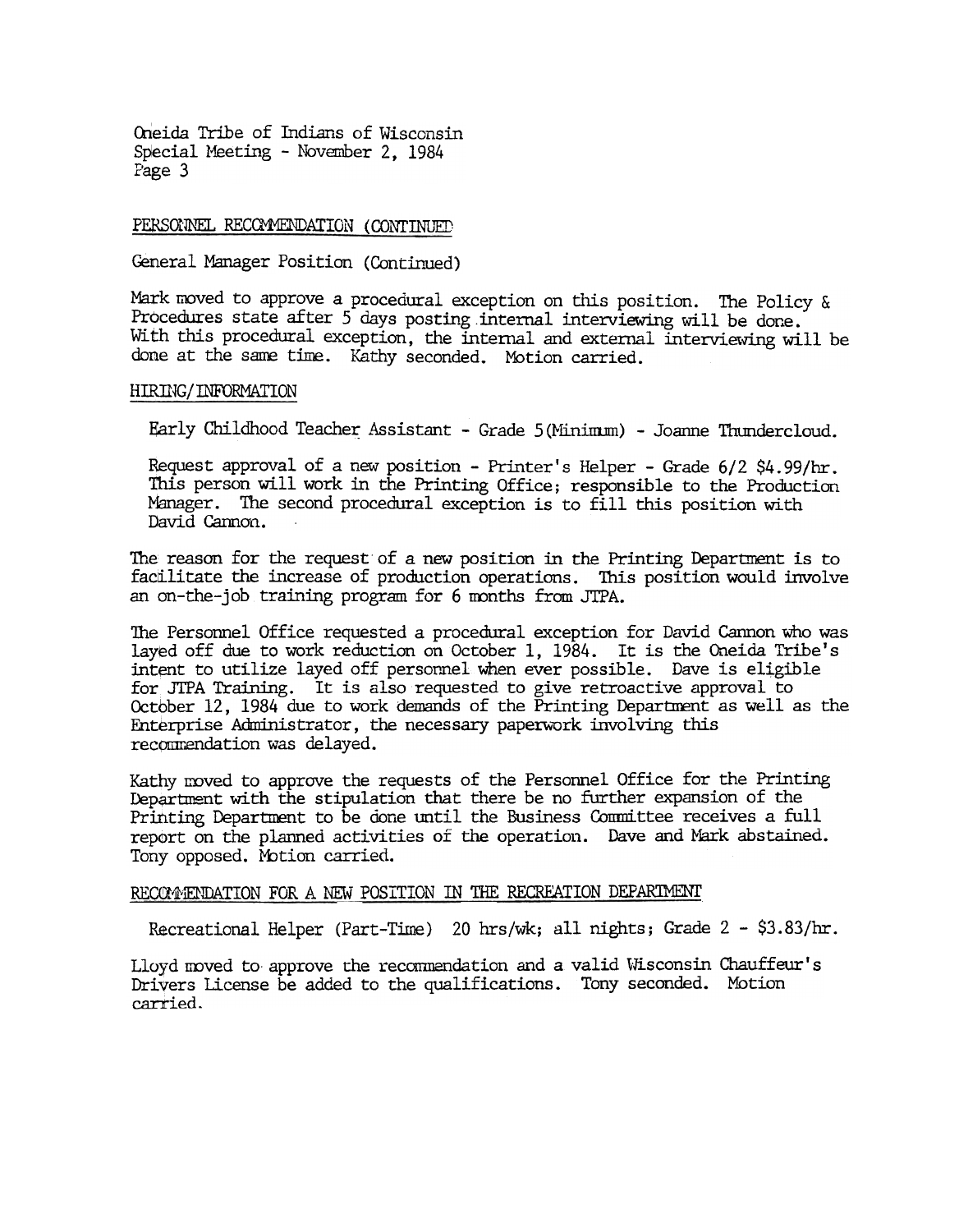Oneida Tribe of Indians of Wisconsin Special Neeting - November 2, 1984 Page 4

#### SELF-FUNDED DENTAL AND MEDICAL INSURANCE REPORT

A separate account was established on September 6, 1984 with the State Bank of DePere for the Dental and Medical funds.

The Dental Insurance at the end of October indicates a deficit of \$8,887.21. Dale Anticipates within one year with our recent rate increase, the deficit will be reduced if not entirely recovered.

The Medical Insurance is doing well with a reserve of \$95,958.33 by the end of November. Back billing from the Oneida Health Center will also increase the reserve.

#### PROMOTION REQUEST FOR ANITA BARBER

Request for Anita Barber to the position of Chemical Dependency Counselor/Data Coordinator. Mark moved to approve. David seconded. Motion carried.

# PROCEDURAL EXCEPTION REGARDING A PROMOTION FOR HENRIETTA OUDENHOVEN

This request is due to a delay in processing the posting of the Certified Dental Assistant Supervisor position, which was vacated by Elaine Skenandore's resignation. Henrietta Oudenhoven did apply for the position even though the job description wasn't posted. She is the only eligible Tribal employee certified for the position through promotion.

Mark moved to approve. David seconded. Tony moved to amend the motion to be effective on October 25, 1984. Mark seconded. Kathy opposed. David abstained.

Vote on the amendment carried. Vote on the main motion carried.

# ADOPTION OF POLICY STATEMENT

Personnel requested adoption of the Policy Statement regarding Handicapped and Equal Employment Opportunity Statement and Grievance Procedure.

POLICY OF NONDISCRIMINATION ON THE BASIS OF HANDICAPPED STATUS:

The Oneida Tribe of Indians of Wisconsin does not discriminate on the basis of handicapped status in the admission or access to, or treatment or employment in, its programs or activities. Dale P. Wheelock P.O. Box 365, Oneida, Wisconsin 54155, 869-1320 has been designated to coordinate compliance with the nondiscrimination reguirements contained in section 51.55 of the revenue sharing regulations.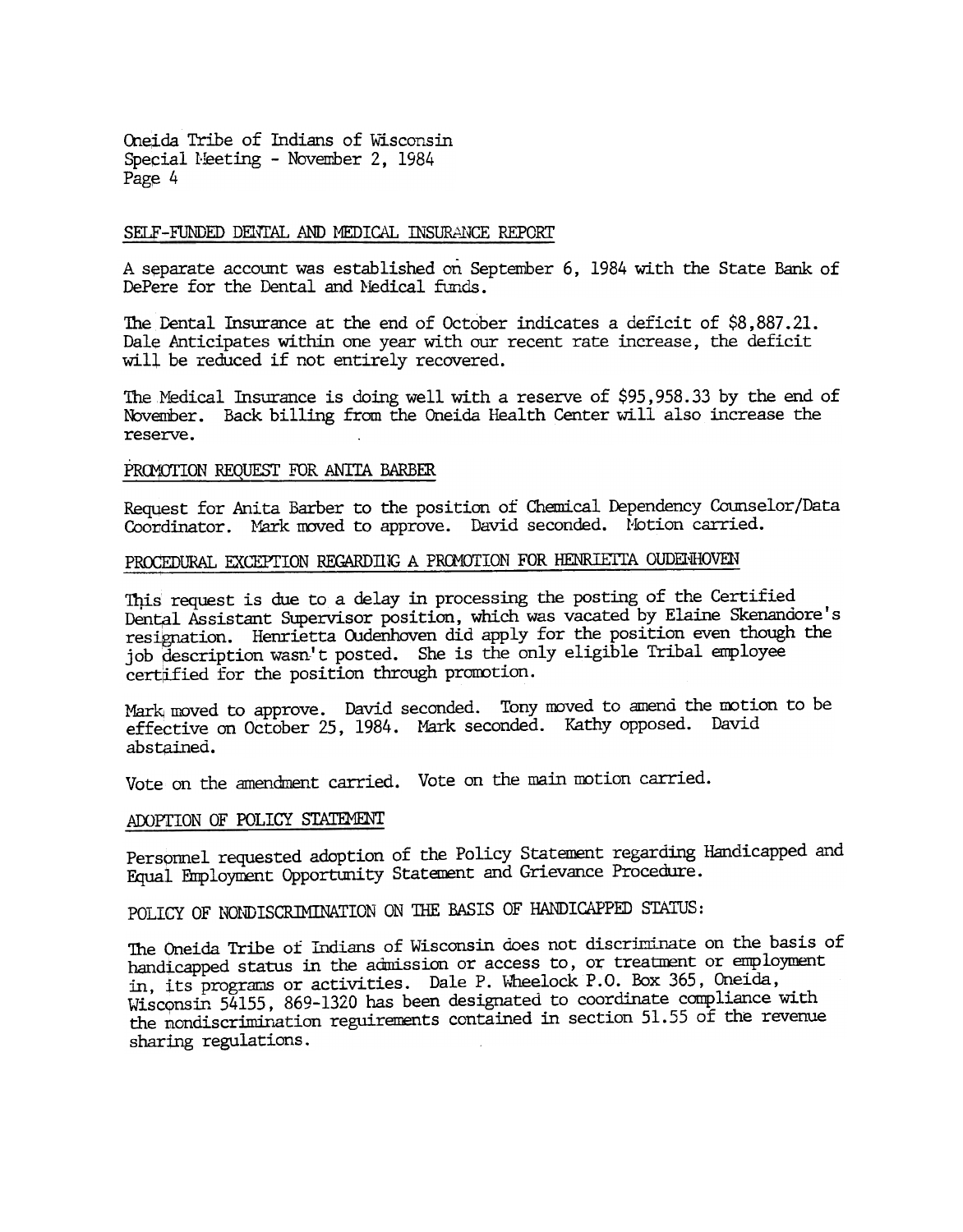Oneida Tribe of Indians of Wisconsin Special Meeting - November 2, 1984 Page 5

## ADOPTION OF POLICY STATEMENT (CONTINUED)

EQUAL EMPLOYMENT OPPORTUNITY STATEMENT:

The Oneida Tribe of Indians of Wisconsin does not discriminate on the basis of race, color, national origin, sex, religion, age and handicapped status in employment or the provision of services. However, individuals of Indian ancestry will be given preference by law in initial employment or re-employment.

Mark moved to approve. Kathy seconded. Motion carried.

## 200-RESOLUTION #11-2-84-A - EASEMENT FOR JOSHUA COURT AND RESOLUTION #11-2-84-B - EASEMENT FOR DANIEL COURT

The easements are granted in perpetuity for the express purpose of maintenance, snowplowing, etc.

Kathy moved to approve both resolutions. Lloyd seconded. Mark opposed. Motion carried.

The two resolutions will be sent to the Law Office for review and comment before they are sent to the Oneida Housing Authority

#### 150-CNEIDA TRIBAL HEALTH ECARD MINUTES OF OCTOBER 8, 1984

David moved to approve, Lloyd seconded. Motion carried.

Under New Business of the Health Board Minutes, it states Dr. Craig is seeking contributions for a mini-computer. Mark moved to have Bob Christjohn review this matter and bring back a report. Tony seconded. Motion carried.

#### GRANTS WRITER FOR THE TRIBE

This is a new position that was projected in the FY-85 budget, and a job description has to be presented for approval.

Lloyd moved to have Bob Christjohn report on the development of the Grants Writer position. Kathy seconded. Mark abstained. Notion carried.

#### CHRISTMAS HOLIDAY

Gordon moved to approve a procedural exception that December 24, 1984 be a full day Holiday instead of the half-day Holiday and that no office parties take place on Tribal work time. Kathy seconded. Mark and David abstained. Tony opposed. Notion carried.